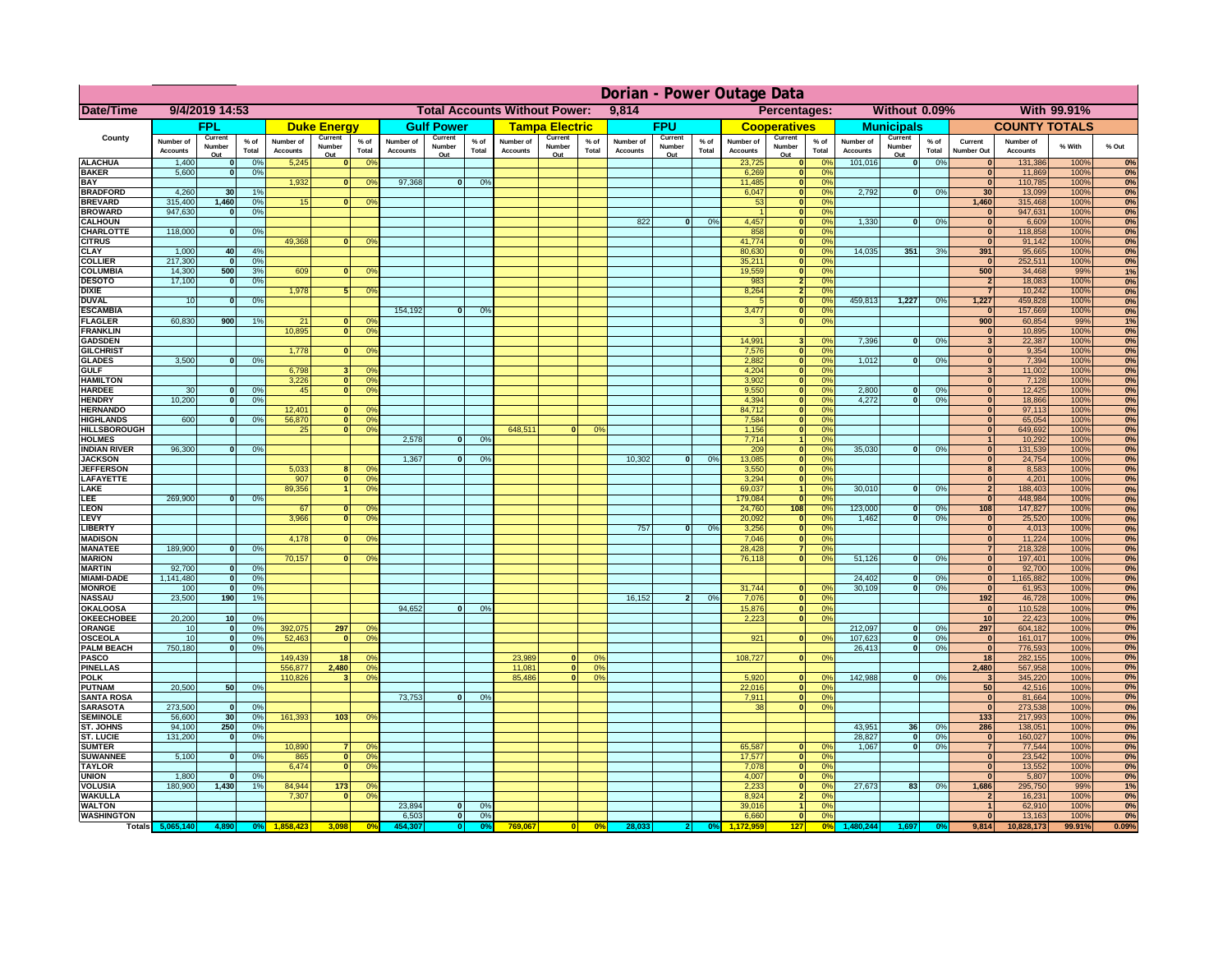# 9/4/2019 2:56 PM Dorian

| <b>Power Provider</b>                           | <b>County</b>       | <b>Number of Customers</b> | <b>Current Number Out</b> | <b>Outage Percentage</b> | <b>Estimated Restore Time</b> |
|-------------------------------------------------|---------------------|----------------------------|---------------------------|--------------------------|-------------------------------|
|                                                 |                     |                            |                           |                          |                               |
| <b>Duke Energy</b>                              | <b>PINELLAS</b>     | 556,877                    | 2,480                     | 0.45%                    | <b>TBD</b>                    |
| Florida Power and Light Company                 | <b>BREVARD</b>      | 315,400                    | 1,460                     | 0.46%                    | TBD                           |
| Florida Power and Light Company                 | <b>VOLUSIA</b>      | 180,900                    | 1,430                     | 0.79%                    | <b>TBD</b>                    |
| Jacksonville (JEA)                              | <b>DUVAL</b>        | 440,938                    | 1,227                     | 0.28%                    | <b>TBD</b>                    |
| Florida Power and Light Company                 | <b>FLAGLER</b>      | 60,830                     | 900                       | 1.48%                    | <b>TBD</b>                    |
| Florida Power and Light Company                 | <b>COLUMBIA</b>     | 14,300                     | 500                       | 3.50%                    | TBD                           |
| Jacksonville (JEA)                              | <b>CLAY</b>         | 9,994                      | 351                       | 3.51%                    | <b>TBD</b>                    |
| Duke Energy                                     | ORANGE              | 392,075                    | 297                       | 0.08%                    | TBD                           |
| Florida Power and Light Company                 | ST. JOHNS           | 94,100                     | 250                       | 0.27%                    | <b>TBD</b>                    |
| Florida Power and Light Company                 | <b>NASSAU</b>       | 23,500                     | 190                       | 0.81%                    | TBD                           |
|                                                 |                     |                            |                           |                          |                               |
| <b>Duke Energy</b>                              | <b>VOLUSIA</b>      | 84,944                     | 173                       | 0.20%                    | <b>TBD</b>                    |
| Talquin Electric Cooperative, Inc.              | LEON                | 24,760                     | 108                       | 0.44%                    | $24$                          |
| Duke Energy                                     | SEMINOLE            | 161,393                    | 103                       | 0.06%                    | <b>TBD</b>                    |
| New Smyrna Beach (Utilities Commission - UCNSB) | VOLUSIA             | 27,673                     | 83                        | 0.30%                    | <b>TBD</b>                    |
| Florida Power and Light Company                 | PUTNAM              | 20,500                     | 50                        | 0.24%                    | <b>TBD</b>                    |
| Florida Power and Light Company                 | <b>CLAY</b>         | 1,000                      | 40                        | 4.00%                    | <b>TBD</b>                    |
| Jacksonville (JEA)                              | ST. JOHNS           | 27,580                     | 36                        | 0.13%                    | <b>TBD</b>                    |
| Florida Power and Light Company                 | <b>BRADFORD</b>     | 4,260                      | 30                        | 0.70%                    | <b>TBD</b>                    |
| Florida Power and Light Company                 | SEMINOLE            | 56,600                     | 30                        | 0.05%                    | <b>TBD</b>                    |
|                                                 |                     |                            |                           |                          |                               |
| Duke Energy                                     | PASCO               | 149,439                    | 18                        | 0.01%                    | <b>TBD</b>                    |
| Florida Power and Light Company                 | <b>OKEECHOBEE</b>   | 20,200                     | 10                        | 0.05%                    | <b>TBD</b>                    |
| Duke Energy                                     | <b>JEFFERSON</b>    | 5,033                      | 8                         | 0.16%                    | <b>TBD</b>                    |
| <b>Duke Energy</b>                              | <b>SUMTER</b>       | 10,890                     | $\overline{\phantom{a}}$  | 0.06%                    | <b>TBD</b>                    |
| Peace River Electric Cooperative, Inc.          | MANATEE             | 28,428                     | $\overline{7}$            | 0.02%                    | $24$                          |
| Duke Energy                                     | <b>DIXIE</b>        | 1,978                      | 5                         | 0.25%                    | <b>TBD</b>                    |
| Duke Energy                                     | <b>GULF</b>         | 6,798                      | 3                         | 0.04%                    | <b>TBD</b>                    |
| Duke Energy                                     | <b>POLK</b>         | 110,826                    | $\mathsf 3$               | 0.00%                    | <b>TBD</b>                    |
|                                                 |                     |                            | 3                         |                          |                               |
| Talquin Electric Cooperative, Inc.              | GADSDEN             | 14,991                     |                           | 0.02%                    | $24$                          |
| Central Florida Electric Cooperative            | <b>DIXIE</b>        | 7,651                      | $\overline{2}$            | 0.03%                    | $24$                          |
| Florida Public Utilities Corporation            | NASSAU              | 16,152                     | $\overline{2}$            | 0.01%                    | $24$                          |
| Peace River Electric Cooperative, Inc.          | <b>DESOTO</b>       | 983                        | $\overline{2}$            | 0.20%                    | $24$                          |
| Talquin Electric Cooperative, Inc.              | WAKULLA             | 8,924                      | $\overline{2}$            | 0.02%                    | $24$                          |
| Choctawhatchee Electric Cooperative             | <b>WALTON</b>       | 38,913                     | $\mathbf{1}$              | 0.00%                    | $24$                          |
| Duke Energy                                     | LAKE                | 89,356                     | $\mathbf{1}$              | 0.00%                    | <b>TBD</b>                    |
| Sumter Electric Cooperative, Inc.               | LAKE                | 66,718                     | $\mathbf{1}$              | 0.00%                    | <b>TBD</b>                    |
| West Florida Electric Cooperative, Inc.         | <b>HOLMES</b>       | 7,394                      | $\mathbf{1}$              | 0.01%                    | $24$                          |
|                                                 |                     |                            |                           |                          |                               |
| Central Florida Electric Cooperative            | <b>ALACHUA</b>      | 870                        | $\mathbf 0$               | 0.00%                    | <b>TBD</b>                    |
| Central Florida Electric Cooperative            | <b>GILCHRIST</b>    | 7,572                      | $\mathbf 0$               | 0.00%                    | TBD                           |
| Central Florida Electric Cooperative            | LAFAYETTE           | 8                          | $\mathbf 0$               | 0.00%                    | <b>TBD</b>                    |
| Central Florida Electric Cooperative            | LEVY                | 17,714                     | $\mathbf 0$               | 0.00%                    | TBD                           |
| Central Florida Electric Cooperative            | <b>MARION</b>       | 9                          | $\overline{0}$            | 0.00%                    | <b>TBD</b>                    |
| Chattahoochee Electric                          | GADSDEN             | 1,173                      | 0                         | 0.00%                    | <b>TBD</b>                    |
| Choctawhatchee Electric Cooperative             | <b>HOLMES</b>       | 320                        | $\mathbf 0$               | 0.00%                    | <b>TBD</b>                    |
| Choctawhatchee Electric Cooperative             | <b>OKALOOSA</b>     | 15,876                     | 0                         | 0.00%                    | <b>TBD</b>                    |
|                                                 |                     | 132                        | $\pmb{0}$                 | 0.00%                    | <b>TBD</b>                    |
| Choctawhatchee Electric Cooperative             | <b>SANTA ROSA</b>   |                            |                           |                          |                               |
| City of Alachua                                 | <b>ALACHUA</b>      | 4,506                      | 0                         | 0.00%                    | <b>TBD</b>                    |
| City of Bartow                                  | <b>POLK</b>         | 12,074                     | $\mathbf 0$               | 0.00%                    | <b>TBD</b>                    |
| City of Blountstown                             | CALHOUN             | 1,330                      | $\mathbf 0$               | 0.00%                    | TBD                           |
| City of Bushnell                                | <b>SUMTER</b>       | 1,067                      | $\pmb{0}$                 | 0.00%                    | <b>TBD</b>                    |
| City of Clewiston                               | <b>HENDRY</b>       | 4,272                      | 0                         | 0.00%                    | TBD                           |
| City of Fort Meade                              | <b>POLK</b>         | 2,379                      | $\pmb{0}$                 | 0.00%                    | TBD                           |
| City of Havana                                  | GADSDEN             | 1,455                      | 0                         | 0.00%                    | TBD                           |
| City of Leesburg                                | LAKE                | 24,500                     | $\pmb{0}$                 | 0.00%                    | <b>TBD</b>                    |
|                                                 |                     |                            |                           |                          |                               |
| City of Moore Haven                             | <b>GLADES</b>       | 1,012                      | 0                         | 0.00%                    | TBD                           |
| City of Mount Dora                              | LAKE                | 5,510                      | $\pmb{0}$                 | 0.00%                    | <b>TBD</b>                    |
| City of Newberry                                | <b>ALACHUA</b>      | 1,898                      | 0                         | 0.00%                    | TBD                           |
| City of Quincy                                  | GADSDEN             | 4,768                      | $\pmb{0}$                 | 0.00%                    | <b>TBD</b>                    |
| City of Starke                                  | <b>BRADFORD</b>     | 2,792                      | 0                         | 0.00%                    | TBD                           |
| City of Tallahassee                             | LEON                | 123,000                    | $\pmb{0}$                 | 0.00%                    | <b>TBD</b>                    |
| City of Vero Beach                              | <b>INDIAN RIVER</b> | 35,030                     | 0                         | 0.00%                    | TBD                           |
| City of Wauchula                                | <b>HARDEE</b>       | 2,800                      | $\pmb{0}$                 | 0.00%                    | <b>TBD</b>                    |
|                                                 |                     |                            |                           |                          |                               |
| City of Williston                               | LEVY                | 1,462                      | $\pmb{0}$                 | 0.00%                    | TBD                           |
| City of Winter Park                             | ORANGE              | 14,947                     | $\pmb{0}$                 | 0.00%                    | TBD                           |
| Clay Electric Cooperative                       | <b>ALACHUA</b>      | 22,855                     | $\pmb{0}$                 | 0.00%                    | TBD                           |
| Clay Electric Cooperative                       | <b>BAKER</b>        | 2,602                      | $\pmb{0}$                 | 0.00%                    | <b>TBD</b>                    |
| Clay Electric Cooperative                       | <b>BRADFORD</b>     | 6,047                      | $\mathbf 0$               | 0.00%                    | <b>TBD</b>                    |
| Clay Electric Cooperative                       | <b>CLAY</b>         | 80,630                     | $\pmb{0}$                 | 0.00%                    | TBD                           |
| Clay Electric Cooperative                       | COLUMBIA            | 17,599                     | $\pmb{0}$                 | 0.00%                    | TBD                           |
| Clay Electric Cooperative                       | <b>DUVAL</b>        | 5                          | $\pmb{0}$                 | 0.00%                    | <b>TBD</b>                    |
|                                                 | <b>FLAGLER</b>      | 3                          | 0                         | 0.00%                    | TBD                           |
| Clay Electric Cooperative                       |                     |                            |                           |                          |                               |
| Clay Electric Cooperative                       | <b>GILCHRIST</b>    | $\sqrt{4}$                 | $\pmb{0}$                 | 0.00%                    | TBD                           |
| Clay Electric Cooperative                       | LAKE                | 2,319                      | 0                         | 0.00%                    | TBD                           |
| Clay Electric Cooperative                       | LEVY                | 754                        | $\pmb{0}$                 | 0.00%                    | TBD                           |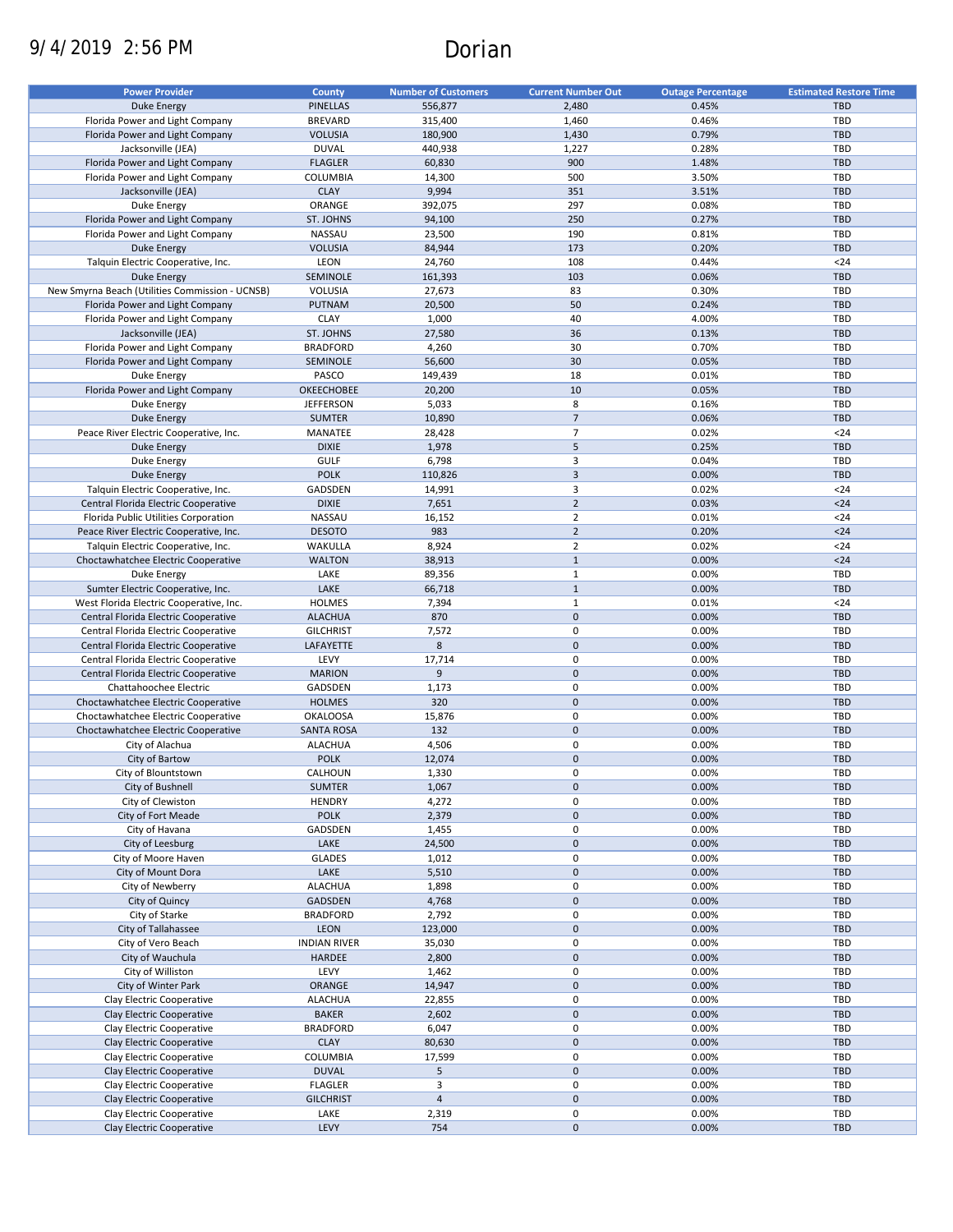# 9/4/2019 2:56 PM Dorian

| Clay Electric Cooperative                          | <b>MARION</b>       | 17,114    | 0           | 0.00% | TBD        |
|----------------------------------------------------|---------------------|-----------|-------------|-------|------------|
| Clay Electric Cooperative                          | PUTNAM              | 22,016    | $\mathbf 0$ | 0.00% | <b>TBD</b> |
|                                                    |                     |           |             |       |            |
| Clay Electric Cooperative                          | SUWANNEE            | 6         | 0           | 0.00% | TBD        |
| Clay Electric Cooperative                          | <b>UNION</b>        | 4,007     | $\mathbf 0$ | 0.00% | <b>TBD</b> |
|                                                    |                     |           |             |       |            |
| Clay Electric Cooperative                          | VOLUSIA             | 2,233     | 0           | 0.00% | TBD        |
| <b>Duke Energy</b>                                 | <b>ALACHUA</b>      | 5,245     | $\mathbf 0$ | 0.00% | <b>TBD</b> |
| Duke Energy                                        | BAY                 | 1,932     | 0           | 0.00% | TBD        |
|                                                    |                     |           |             |       |            |
| <b>Duke Energy</b>                                 | <b>BREVARD</b>      | 15        | $\mathbf 0$ | 0.00% | <b>TBD</b> |
| Duke Energy                                        | <b>CITRUS</b>       | 49,368    | 0           | 0.00% | TBD        |
| Duke Energy                                        | <b>COLUMBIA</b>     | 609       | $\mathbf 0$ | 0.00% | <b>TBD</b> |
|                                                    |                     |           |             |       |            |
| Duke Energy                                        | <b>FLAGLER</b>      | 21        | 0           | 0.00% | TBD        |
| <b>Duke Energy</b>                                 | <b>FRANKLIN</b>     | 10,895    | $\mathbf 0$ | 0.00% | <b>TBD</b> |
|                                                    |                     |           |             |       |            |
| Duke Energy                                        | <b>GILCHRIST</b>    | 1,778     | 0           | 0.00% | <b>TBD</b> |
| <b>Duke Energy</b>                                 | <b>HAMILTON</b>     | 3,226     | $\mathbf 0$ | 0.00% | <b>TBD</b> |
| Duke Energy                                        | HARDEE              | 45        | 0           | 0.00% | <b>TBD</b> |
|                                                    |                     |           |             |       |            |
| <b>Duke Energy</b>                                 | <b>HERNANDO</b>     | 12,401    | $\mathbf 0$ | 0.00% | <b>TBD</b> |
| Duke Energy                                        | <b>HIGHLANDS</b>    | 56,870    | 0           | 0.00% | <b>TBD</b> |
|                                                    |                     |           |             |       |            |
| <b>Duke Energy</b>                                 | HILLSBOROUGH        | 25        | $\mathbf 0$ | 0.00% | <b>TBD</b> |
| Duke Energy                                        | LAFAYETTE           | 907       | 0           | 0.00% | TBD        |
| <b>Duke Energy</b>                                 | LEON                | 67        | $\mathbf 0$ | 0.00% | TBD        |
|                                                    |                     |           |             |       |            |
| Duke Energy                                        | LEVY                | 3,966     | 0           | 0.00% | TBD        |
| Duke Energy                                        | <b>MADISON</b>      | 4,178     | $\pmb{0}$   | 0.00% | <b>TBD</b> |
|                                                    |                     |           |             |       |            |
| <b>Duke Energy</b>                                 | <b>MARION</b>       | 70,157    | 0           | 0.00% | TBD        |
| <b>Duke Energy</b>                                 | <b>OSCEOLA</b>      | 52,463    | $\mathbf 0$ | 0.00% | <b>TBD</b> |
| Duke Energy                                        | SUWANNEE            | 865       | 0           | 0.00% | TBD        |
|                                                    |                     |           |             |       |            |
| <b>Duke Energy</b>                                 | <b>TAYLOR</b>       | 6,474     | $\mathbf 0$ | 0.00% | <b>TBD</b> |
| Duke Energy                                        | WAKULLA             | 7,307     | 0           | 0.00% | TBD        |
|                                                    |                     |           |             |       |            |
| Escambia River Electric Cooperative, Inc.          | <b>ESCAMBIA</b>     | 3,477     | $\mathbf 0$ | 0.00% | <b>TBD</b> |
| Escambia River Electric Cooperative, Inc.          | <b>SANTA ROSA</b>   | 7,779     | 0           | 0.00% | <b>TBD</b> |
|                                                    | <b>MONROE</b>       | 31,744    | $\mathbf 0$ | 0.00% | <b>TBD</b> |
| Florida Keys Electric Cooperative                  |                     |           |             |       |            |
| Florida Power and Light Company                    | <b>ALACHUA</b>      | 1,400     | 0           | 0.00% | TBD        |
| Florida Power and Light Company                    | <b>BAKER</b>        | 5,600     | $\pmb{0}$   | 0.00% | <b>TBD</b> |
|                                                    |                     |           |             |       |            |
| Florida Power and Light Company                    | <b>BROWARD</b>      | 947,630   | $\pmb{0}$   | 0.00% | TBD        |
| Florida Power and Light Company                    | <b>CHARLOTTE</b>    | 118,000   | $\mathbf 0$ | 0.00% | <b>TBD</b> |
| Florida Power and Light Company                    | <b>COLLIER</b>      | 217,300   | $\pmb{0}$   | 0.00% | TBD        |
|                                                    |                     |           |             |       |            |
| Florida Power and Light Company                    | <b>DESOTO</b>       | 17,100    | $\mathbf 0$ | 0.00% | <b>TBD</b> |
| Florida Power and Light Company                    | <b>DUVAL</b>        | 10        | 0           | 0.00% | TBD        |
|                                                    |                     |           | $\mathbf 0$ |       |            |
| Florida Power and Light Company                    | <b>GLADES</b>       | 3,500     |             | 0.00% | <b>TBD</b> |
| Florida Power and Light Company                    | HARDEE              | 30        | 0           | 0.00% | TBD        |
| Florida Power and Light Company                    | <b>HENDRY</b>       | 10,200    | $\mathbf 0$ | 0.00% | <b>TBD</b> |
|                                                    |                     |           |             |       |            |
| Florida Power and Light Company                    | <b>HIGHLANDS</b>    | 600       | 0           | 0.00% | TBD        |
| Florida Power and Light Company                    | <b>INDIAN RIVER</b> | 96,300    | $\pmb{0}$   | 0.00% | <b>TBD</b> |
| Florida Power and Light Company                    | LEE                 | 269,900   | 0           |       | TBD        |
|                                                    |                     |           |             | 0.00% |            |
| Florida Power and Light Company                    | MANATEE             | 189,900   | $\mathbf 0$ | 0.00% | TBD        |
| Florida Power and Light Company                    | <b>MARTIN</b>       | 92,700    | 0           | 0.00% | TBD        |
|                                                    |                     |           |             |       |            |
| Florida Power and Light Company                    | MIAMI-DADE          | 1,141,480 | $\mathbf 0$ | 0.00% | <b>TBD</b> |
| Florida Power and Light Company                    | <b>MONROE</b>       | 100       | 0           | 0.00% | TBD        |
| Florida Power and Light Company                    | ORANGE              | 10        | $\mathbf 0$ | 0.00% | <b>TBD</b> |
|                                                    |                     |           |             |       |            |
| Florida Power and Light Company                    | OSCEOLA             | 10        | 0           | 0.00% | TBD        |
| Florida Power and Light Company                    | PALM BEACH          | 750,180   | $\mathbf 0$ | 0.00% | <b>TBD</b> |
|                                                    |                     |           |             |       |            |
| Florida Power and Light Company                    | SARASOTA            | 273,500   | 0           | 0.00% | TBD        |
| Florida Power and Light Company                    | ST. LUCIE           | 131,200   | $\mathbf 0$ | 0.00% | <b>TBD</b> |
| Florida Power and Light Company                    | SUWANNEE            | 5,100     | 0           | 0.00% | TBD        |
|                                                    |                     |           |             |       |            |
| Florida Power and Light Company                    | <b>UNION</b>        | 1,800     | $\pmb{0}$   | 0.00% | TBD        |
| Florida Public Utilities Corporation               | CALHOUN             | 822       | 0           | 0.00% | Restored   |
| Florida Public Utilities Corporation               | <b>JACKSON</b>      | 10,302    | $\pmb{0}$   | 0.00% | Restored   |
|                                                    |                     |           |             |       |            |
| Florida Public Utilities Corporation               | <b>LIBERTY</b>      | 757       | 0           | 0.00% | Restored   |
| Fort Pierce Utilities Authority                    | <b>ST. LUCIE</b>    | 28,827    | $\pmb{0}$   | 0.00% | TBD        |
|                                                    |                     |           |             |       |            |
| Gainesville (Gainesville Regional Utilities - GRU) | <b>ALACHUA</b>      | 94,612    | 0           | 0.00% | TBD        |
| Glades Electric Cooperative, Inc.                  | <b>GLADES</b>       | 2,882     | $\mathbf 0$ | 0.00% | <b>TBD</b> |
| Glades Electric Cooperative, Inc.                  | HARDEE              | 0         | 0           |       | <b>TBD</b> |
|                                                    |                     |           |             |       |            |
| Glades Electric Cooperative, Inc.                  | <b>HENDRY</b>       | 3,502     | $\pmb{0}$   | 0.00% | <b>TBD</b> |
| Glades Electric Cooperative, Inc.                  | <b>HIGHLANDS</b>    | 7,210     | 0           | 0.00% | <b>TBD</b> |
|                                                    |                     |           | $\mathbf 0$ |       | <b>TBD</b> |
| Glades Electric Cooperative, Inc.                  | <b>OKEECHOBEE</b>   | 2,223     |             | 0.00% |            |
| Green Cove Springs Electric                        | <b>CLAY</b>         | 4,041     | 0           | 0.00% | <b>TBD</b> |
| Gulf Coast Electric Cooperative, Inc.              | BAY                 | 11,485    | 0           | 0.00% | <b>TBD</b> |
|                                                    |                     |           |             |       |            |
| Gulf Coast Electric Cooperative, Inc.              | CALHOUN             | 1,761     | 0           | 0.00% | TBD        |
| Gulf Coast Electric Cooperative, Inc.              | <b>GULF</b>         | 4,204     | 0           | 0.00% | <b>TBD</b> |
| Gulf Coast Electric Cooperative, Inc.              | <b>JACKSON</b>      | 45        | 0           | 0.00% | TBD        |
|                                                    |                     |           |             |       |            |
| Gulf Coast Electric Cooperative, Inc.              | <b>WALTON</b>       | 103       | 0           | 0.00% | <b>TBD</b> |
| Gulf Coast Electric Cooperative, Inc.              | WASHINGTON          | 2,461     | 0           | 0.00% | <b>TBD</b> |
|                                                    |                     |           |             |       |            |
| <b>Gulf Power Company</b>                          | BAY                 | 97,368    | 0           | 0.00% | Restored   |
| <b>Gulf Power Company</b>                          | <b>ESCAMBIA</b>     | 154,192   | 0           | 0.00% | Restored   |
| <b>Gulf Power Company</b>                          | <b>HOLMES</b>       | 2,578     | $\pmb{0}$   | 0.00% | Restored   |
|                                                    |                     |           |             |       |            |